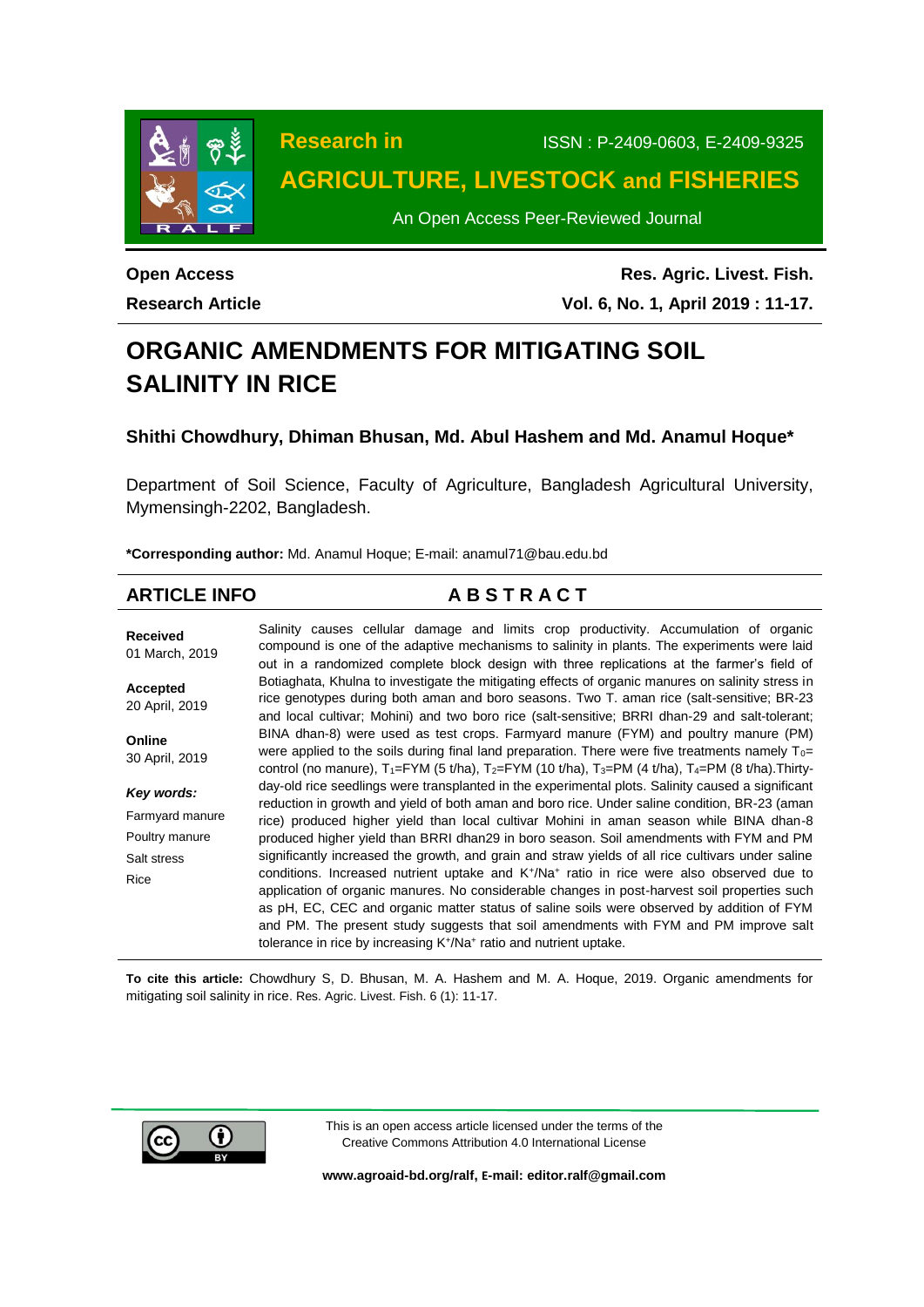# **INTRODUCTION**

Soil salinity is a major concern to agriculture all over the world because it affects almost all plant functions. Millions of hectares of land throughout the world are too saline to produce economic crops, and more land is becoming non-productive each year due to salinity build up. Approximately 7% of the world's land area, 20% of the world's cultivated land and nearly half of the irrigated land are affected by soil salinity (Zhu, 2001; FAO, 2008; Mali et al., 2012). In view of another projection, 2.1% of the global dry land agriculture is affected by salinity (FAO, 2008). The world population is increasing rapidly and may reach 6 to 9.3 billion by the year 2050 whereas the crop production is decreasing rapidly because of the negative impact of various environmental stresses; therefore, it is now very important to develop stress-tolerant varieties to cope with this upcoming problem of food security. In addition, increased salinity of arable land is expected to have devastating global effects, resulting in up to 50% land losses by the middle of the twenty-first century (Mahajan and Tuteja, 2005). Agriculture is the most important sector of Bangladesh's economy. Usually 30-50% yield losses occur depending on the level of soil salinity. Over 30% of the cultivable area of Bangladesh lies in the coastal and offshore zones. Out of 2.86 million hectares of coastal and offshore lands, about 1.06 million hectares are affected by varying degrees of salinity (SRDI, 2010). The area under salinity is increasing with time (from 0.83 m ha to 1.056 m ha in 36 years; SRDI, 2010) due to rise in sea water level with increased global temperature. These coastal saline soils are distributed unevenly in 64 upazilas of 13 coastal districts covering portions of 8 agro-ecological zones of the country. Increased soil salinity due to climate change would significantly reduce food grain production. However, about 20% peoples of Bangladesh are seriously affected by soil and water salinity in the coastal belt. Transplated aman rice is mainly grown in the saline areas but the yield is very low due to lack of salt-tolerant high yielding variety and inappropriate management practices. According to the IPCC (2007), crop production may fall by 10-30% by 2050 in Bangladesh due to climate change. Salt stress increases the accumulation of toxic ions such as Na<sup>+</sup> and Cl<sup>-</sup> in different plant parts, tissues, cells and cell organelles. Accumulation of excess Na<sup>+</sup> and Cl<sup>-</sup> causes ionic imbalances that may impair the selectivity of root membranes and induce potassium deficiency (Gadallah, 1999). Excess Na<sup>+</sup> and Cl<sup>-</sup> lead to the appearance of symptoms like K<sup>+</sup> deficiency. The deficiency of K<sup>+</sup> initially leads to chlorosis and then causes necrosis (Gopal and Dube, 2003).

Soil salinization is a major process of land degradation that decreases soil fertility and crop productivity. There is a report that coastal regions of Bangladesh are quite lower in soil fertility (Haque, 2006; Kibria et al., 2015). Appropriate management strategies and techniques with suitable crop genotypes having higher yield potential could contribute to the improvement of crop production in the coastal areas of Bangladesh. Both organic and inorganic amendments are found to be effective in the amelioration of saline soils. The best means of maintaining soil fertility, productivity and salt tolerance could be through addition of organic manures. Various organic amendments such as farmyard manure, compost, poultry manure and mulch can be used for the amelioration of saline soils. Organic amendments improve physical, chemical and biological properties of soils under saline conditions. There are evidences that soil amendments with organic manures reduce the toxic effects of salinity in various plant species (Idrees et al., 2004; Abou El-Magd et al., 2008; Leithy et al., 2010; Raafat and Thawrat, 2011). Soil salinity management did not receive proper attention in the past, but now emphasis has been given on this issue. Sustainable and profitable productions of crops in salt-affected areas are possible if appropriate soil management is made. There is no systematic information in Bangladesh about the role of organic amendments in the mitigation of salinity in crop cultivation.

# **MATERIALS AND METHODS**

### **Experimental site and soils**

The experiments were carried out at the farmer's field of Botiaghata, Khulna belongs to the Agroecological Zone of the Ganges Tidal Floodplain (AEZ 13). Characteristically, the soil was silty clay loam having pH 6.7-7.2, EC 4.6-6.6 dS/m, CEC 23-26 meq/100 g soil and organic matter 0.71-0.84%. The experimental area is included into the tropical monsoon climate. There are three monsoon periods appear in this region. The monsoon period lasts from May to October. About 88% of the total rainfall is observed in this time. Hailstone also occurs during this time. Sometimes storms locally called Kalboishakhi are observed.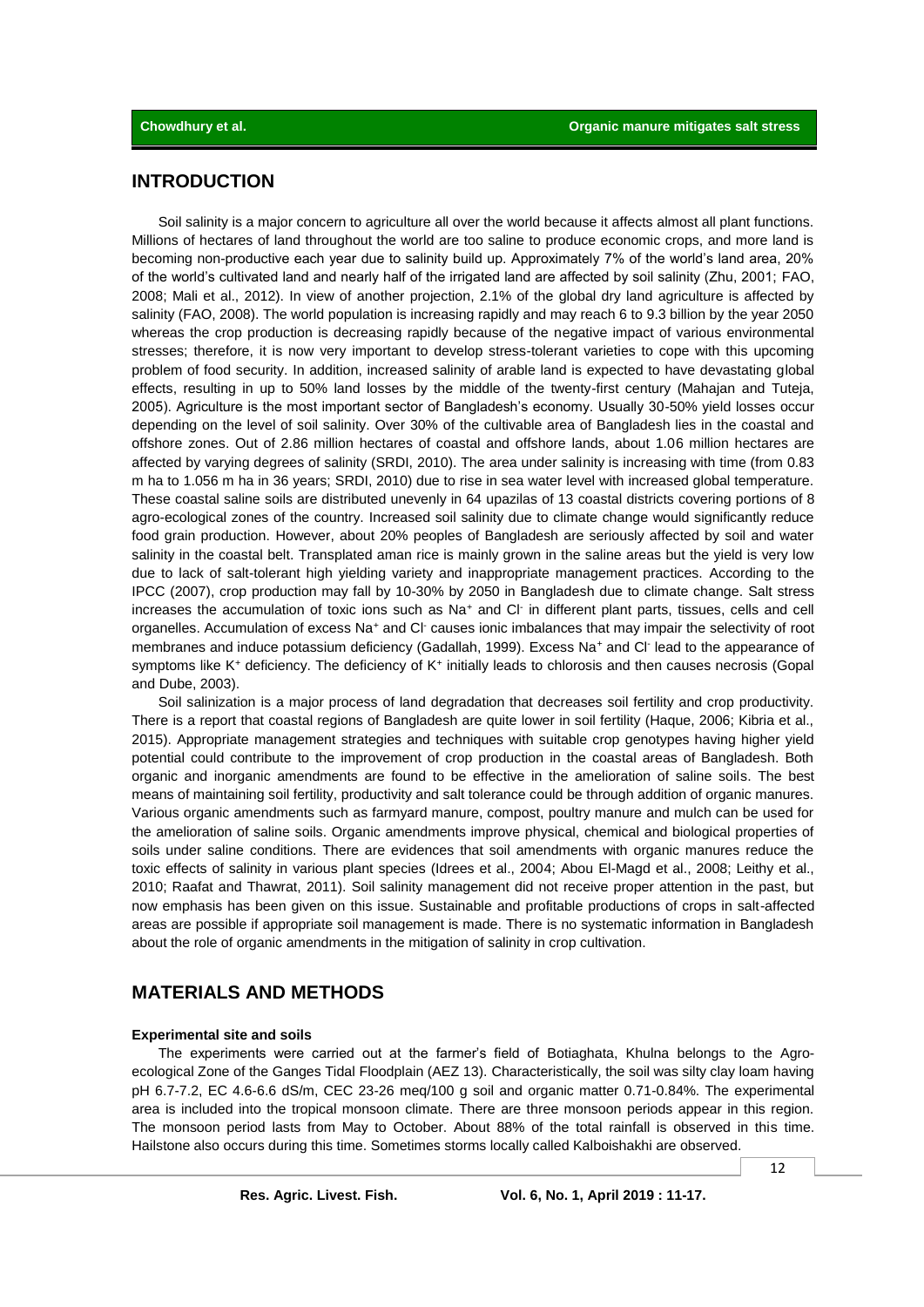### **Plant materials and treatments**

The experiment was laid out in a randomized complete block design (RCBD) with three replications. Two rice cultivars; BR-23 and local cultivar Mohini were used in aman season while BRRI dhan29 and BINA dhan-8 rice were used in boro season as test crops in the experiments. The treatments consisted with control and two doses of FYM and PM. There were five treatments namely  $T_0$ = control (no manure),  $T_1$ =FYM (5 t/ha),  $T_2$ =FYM (10 t/ha), T<sub>3</sub>=PM (4 t/ha), and T<sub>4</sub>=PM (8 t/ha). Recommended doses of TSP, MoP, gypsum, and zinc sulphate were applied to all the experimental plots during final land preparation. Recommended dose of urea was applied in three splits. Thirty-day-old seedlings of four rice varieties were transplanted in the experimental plots. Three seedlings per hill were placed at a spacing of 25 cm × 20 cm. Water salinity was monitored during the whole period of crop cultivation. Water salinity during aman rice was 4.2 dS/m, 2.0 dS/m and 2.1 dS/m at seedling stage, tillering stage and panicle initiation stage, respectively. Water salinity during boro rice was 3.2 dS/m, 9.4 dS/m and 13.8 dS/m at seedling stage, tillering stage and panicle initiation stage, respectively. Other intercultural operations were done when necessary. The crop was harvested at full maturity. Maturity of crop was determined when about 90% grains became golden yellow. Grain and straw yields and plant parameters were recorded.

### **Chemical analysis of plant samples**

The representative grain and straw samples were dried in an oven at 65<sup>o</sup>C for about 24 hours before they were ground by a grinding machine. The prepared samples were stored in paper bags and finally kept into desiccators until analysis. The N, P, K, S and Na contents from grain and straw samples were determined following standard method as described by Khanam et al. (2001).

### **Statistical analysis**

Data were analyzed statistically using analysis of variance with the help of software package MSTAT-C. The significant differences between mean values were compared by Duncan's Multiple Range Test. Differences at *P*≤0.05 were considered significant.

# **RESULTS AND DISCUSSION**

### **Growth and yield components of rice**

Soil salinity caused a significant decrease in plant height of four rice varieties viz. BR-23, Mohini, BRRI dhan29 and BINA dhan-8. Application of organic manures increased the plant height of four rice varieties under saline condition (Tables 1, 2, 3 and 4). Salinity significantly decreased effective tillers hill<sup>-1</sup> of four rice varieties viz. BR-23, Mohini rice, BRRI dhan29 and BINA dhan-8 (Tables 1, 2, 3 and 4). Application of organic manures did not show significant increase in number of effective tillers of all rice cultivars. It was observed that there were no significant variations in panicle length of four rice varieties viz. BR-23, Mohini, BRRI dhan29 and BINA dhan-8 among the organic amendments. Plants exposed to salinity decreased the number of filled grains panicle<sup>-1</sup> of four rice varieties (Tables 1, 2, 3 and 4). It was observed that number of filled grains panicle<sup>-</sup> <sup>1</sup> in all varieties was significantly increased due to organic amendments under salinity condition. The 1000grain weight of all the varieties was also significantly decreased due to salinity (Tables 1, 2, 3 and 4). Application of organic manures increased 1000-grain weight but there were no significant differences among them.

Islam et al. (2011) on hybrid rice and Miah et al. (1992) on two rice varieties also found that plant growth decreased with increasing salinity. Leithy et al. (2010) on peanut, Abou El-Magd et al. (2008) on sweet funnel and Raafat and Tharwat (2011) on rice have shown that organic amendments increased plant growth at different levels of soil salinity. Abou El-Magd et al. (2008) on sweet funnel, Raafat and Tharwat (2011) and Shazia et al. (2004) on sugarcane also showed that organic amendments increased 1000 grains weight on different salt stress conditions. Momayezi et al. (2010) showed that number of effective tillers per hill was decreased by increasing salinity levels in rice.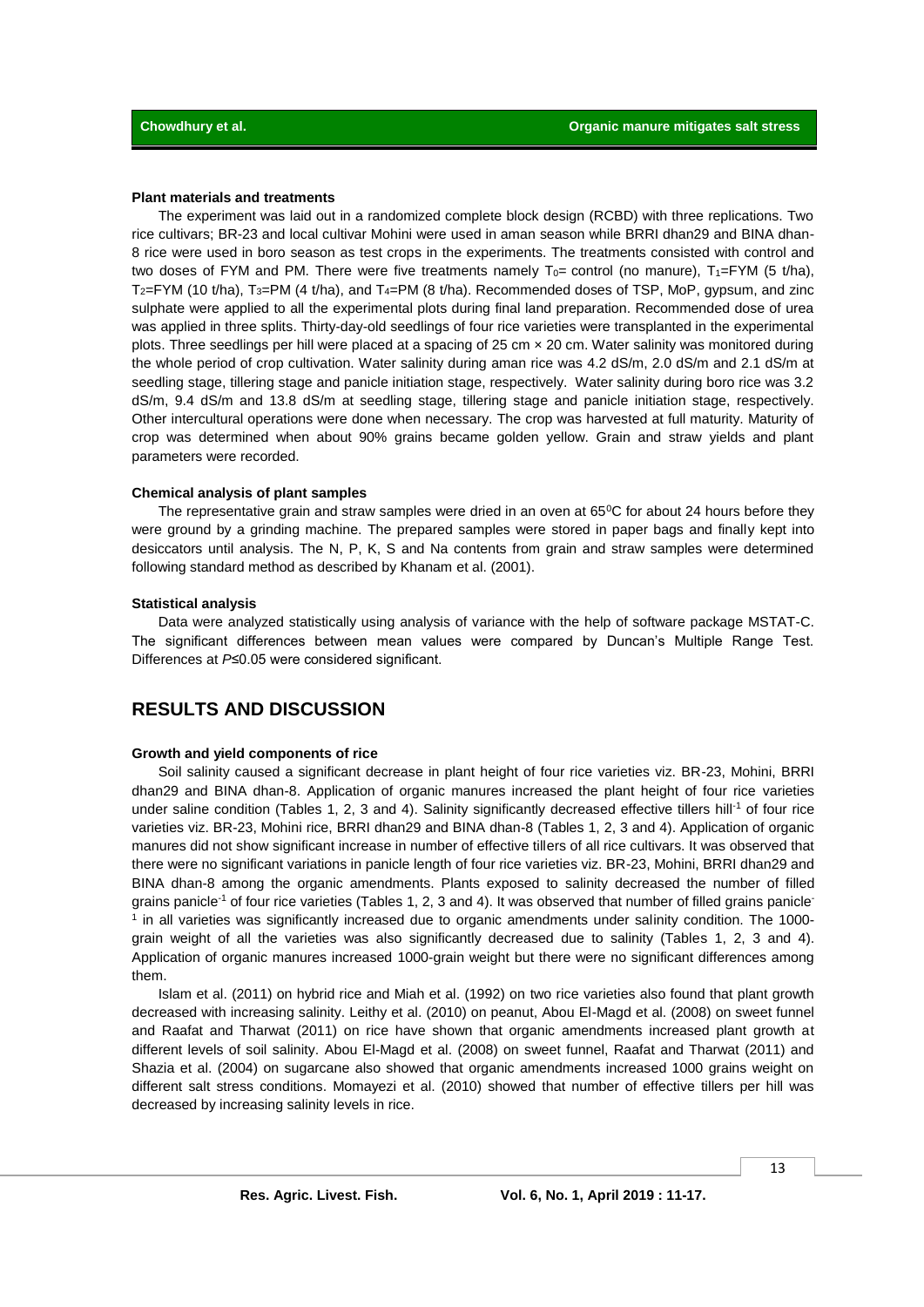| <b>Treatment</b>                     | <b>Plant height</b><br>(cm) | No. of effective<br>tillers hill $-1$ | Panicle length<br>(cm) | No. of filled<br>grains panicle <sup>-1</sup> | 1000-grain<br>weight (gm) |
|--------------------------------------|-----------------------------|---------------------------------------|------------------------|-----------------------------------------------|---------------------------|
| $To = Control$                       | 119 <sub>c</sub>            | 12 <sub>b</sub>                       | 24                     | 88 <sub>c</sub>                               | 21.24c                    |
| $T_1 = FYM (5 t ha^{-1})$            | 128a                        | 15a                                   | 24                     | 112 <sub>b</sub>                              | 22.33b                    |
| $T_2$ = FYM (10 t ha <sup>-1</sup> ) | 125ab                       | 13ab                                  | 24                     | 127a                                          | 22.76a                    |
| $T_3$ = PM (4 t ha <sup>-1</sup> )   | 125ab                       | 14a                                   | 25                     | 133a                                          | 22.54ab                   |
| $T_4$ = PM (8 t ha <sup>-1</sup> )   | 123 <sub>bc</sub>           | 14a                                   | 23                     | 110 <sub>b</sub>                              | 22.65a                    |
| SE(±)                                | 2.40                        | 0.46                                  | <b>NS</b>              | 3.45                                          | 0.16                      |
| $CV(\% )$                            | 3.03                        | 4.42                                  | 5.30                   | 4.32                                          | 3.12                      |

**Table 1.** Effect of organic manures on growth and yield components of BR-23 rice under saline conditions

Same letter in a column represents insignificant difference at *p* < 0.05.

SE=Standard errors of means, CV=Co-efficient of variation, NS=Non significant.

| <b>Treatment</b>                   | <b>Plant height</b><br>(cm) | No. of effective<br>tillers hill $1$ | Panicle length<br>(cm) | No. of filled<br>Panicle <sup>-1</sup><br>grains | 1000-grain<br>weight (gm) |
|------------------------------------|-----------------------------|--------------------------------------|------------------------|--------------------------------------------------|---------------------------|
| $T_0$ - $=$ Control                | 157b                        | 13                                   | 25 <sub>b</sub>        | 98 <sub>b</sub>                                  | 27.91b                    |
| $T_1 = FYM (5 t ha^{-1})$          | 163a                        | 14                                   | 27a                    | 103 <sub>b</sub>                                 | 28.80a                    |
| $T_2 = FYM(10 \t{ h}a^{-1})$       | 162a                        | 14                                   | 26ab                   | 104 <sub>b</sub>                                 | 28.82a                    |
| $T_3$ = PM (4 t ha <sup>-1</sup> ) | 166a                        | 14                                   | 26ab                   | 114a                                             | 28.78a                    |
| $T_4$ -=PM (8 t ha <sup>-1</sup> ) | 166a                        | 15                                   | 27a                    | 116a                                             | 28.74a                    |
| SE(±)                              | 2.34                        | NS.                                  | 0.42                   | 2.20                                             | 0.28                      |
| $CV(\% )$                          | 2.48                        | 5.02                                 | 2.97                   | 3.94                                             | 3.56                      |

**Table 2.** Effect of organic manures on growth and yield components of Mohini rice under saline condition

Same letter in a column represents insignificant difference at *p* < 0.05.

SE=Standard errors of means, CV=Co-efficient of variation, NS=Non significant.

| <b>Treatment</b>          | <b>Plant height</b><br>(cm) | No. of effective<br>tillers hill $1$ | Panicle length<br>(cm) | No. of filled<br>grains Panicle <sup>-1</sup> | 1000-grain<br>weight (gm) |
|---------------------------|-----------------------------|--------------------------------------|------------------------|-----------------------------------------------|---------------------------|
| $T_0 =$ Control           | 94.27b                      | 14 <sub>b</sub>                      | 25.35                  | 94c                                           | 18.40                     |
| $T_1 = FYM (5 t ha^{-1})$ | 97.27a                      | 17a                                  | 25.90                  | 104b                                          | 18.76                     |
| $T_2 = FYM (10 t ha-1)$   | 97.53a                      | 18a                                  | 25.91                  | 109ab                                         | 19.00                     |
| $T_3 = PM (4 t ha^{-1})$  | 97.60a                      | 18a                                  | 25.87                  | 107ab                                         | 19.02                     |
| $T_4 = PM (8 t ha^{-1})$  | 97.53a                      | 18a                                  | 25.62                  | 111a                                          | 18.60                     |
| SE(±)                     | 1.20                        | 1.12                                 | <b>NS</b>              | 2.65                                          | <b>NS</b>                 |
| $CV(\% )$                 | 3.22                        | 2.50                                 | 3.27                   | 4.45                                          | 4.25                      |

**Table 3.** Effect of organic manures on growth and yield components of BRRI dhan-29 under saline conditions

Same letter in a column represents insignificant difference at *p* < 0.05.

SE=Standard errors of means, CV=Co-efficient of variation, NS=Non significant.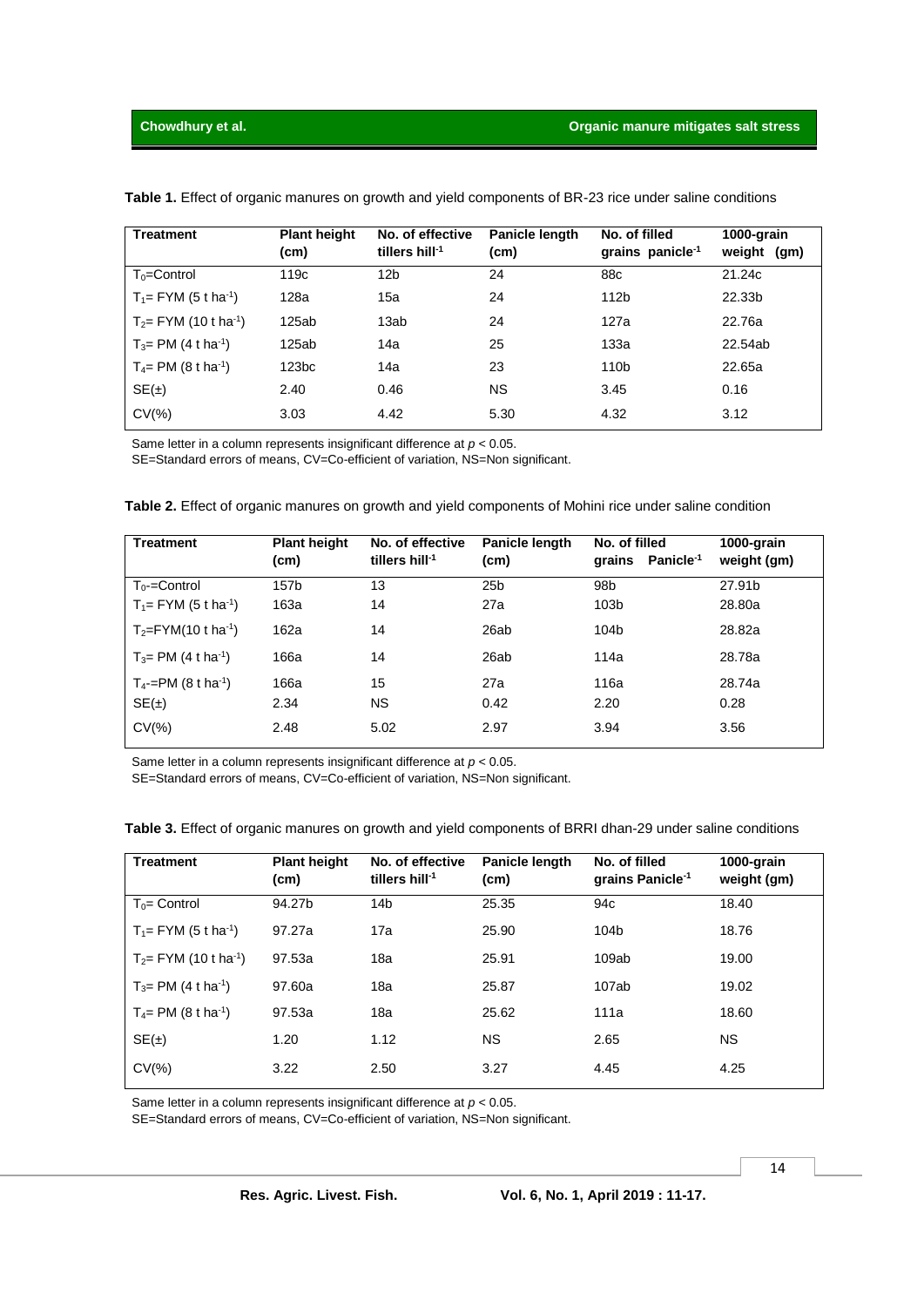### **Chowdhury et al. Chowdhury et al. Organic manure mitigates salt stress**

| <b>Treatment</b>           | <b>Plant height</b><br>(cm) | No. of effective<br>tillers hill $1$ | Panicle length<br>(cm) | No. of filled grains<br>Panicle <sup>-1</sup> | 1000-grain<br>weight (gm) |
|----------------------------|-----------------------------|--------------------------------------|------------------------|-----------------------------------------------|---------------------------|
| $T_0$ = Control            | 88.93b                      | 17 <sub>b</sub>                      | 23.83b                 | 98 <sub>c</sub>                               | 24.02b                    |
| $T_1 = FYM (5 t ha^{-1})$  | 91.40a                      | 19a                                  | 24.47ab                | 112 <sub>b</sub>                              | 26.08a                    |
| $T_2 = FYM (10 t ha^{-1})$ | 93.47a                      | 19a                                  | 24.54ab                | 115ab                                         | 25.78a                    |
| $T_3 = PM (4 t ha^{-1})$   | 91.73a                      | 19a                                  | 25.84a                 | 115ab                                         | 25.94a                    |
| $T_4 = PM (8 t ha^{-1})$   | 92.20a                      | 20a                                  | 24.46ab                | 122a                                          | 25.44a                    |
| SE(±)                      | 1.30                        | 0.58                                 | 0.53                   | 3.36                                          | 0.46                      |
| $CV(\% )$                  | 2.54                        | 1.65                                 | 2.22                   | 4.25                                          | 1.24                      |

**Table 4.** Effect of organic manures on growth and yield components of BINA dhan-8 under saline conditions

Same letter in a column represents insignificant difference at *p* < 0.05. SE=Standard error of means, CV=Co-efficient of variation.

| Table 5. Effect of organic manures on the grain and straw yields of BR-23 and Mohini rice under saline condition |  |  |
|------------------------------------------------------------------------------------------------------------------|--|--|
|                                                                                                                  |  |  |

| <b>Treatment</b>                    | <b>BR-23</b>                       |                                    | Mohini                  |                            |  |
|-------------------------------------|------------------------------------|------------------------------------|-------------------------|----------------------------|--|
|                                     | Grain yield (kg ha <sup>-1</sup> ) | Straw yield (kg ha <sup>-1</sup> ) | Grain yield $(kg ha-1)$ | Straw yield $(kg ha^{-1})$ |  |
| $T_0$ = Control                     | 4672c                              | 5063c                              | 2420 <sub>c</sub>       | 3102c                      |  |
| $T_1 = FYM (5 t ha^{-1})$           | 5194b                              | 5728ab                             | 2616b                   | 3533b                      |  |
| $T_2$ =FYM (10 t ha <sup>-1</sup> ) | 5143b                              | 5663b                              | 2693b                   | 3578b                      |  |
| $T_3$ = PM (4 t ha <sup>-1</sup> )  | 5372a                              | 5862a                              | 2736ab                  | 3711a                      |  |
| $T_4$ = PM (8 t ha <sup>-1</sup> )  | 5178b                              | 5630b                              | 2800a                   | 3779a                      |  |
| SE(±)                               | 35.6                               | 39.8                               | 21.4                    | 30.2                       |  |
| $CV(\% )$                           | 5.12                               | 6.23                               | 4.56                    | 4.23                       |  |

Same letter in a column represents insignificant difference at *p* < 0.05. SE=Standard error of means, CV=Co-efficient of variation.

**Table 6.** Effect of organic manures on the grain and straw yields of BRRI dhan29 and BINA dhan-8 under saline condition

| <b>Treatment</b>                    | <b>BRRI</b> dhan29                 |                                    | <b>BINA dhan-8</b>      |                                    |  |
|-------------------------------------|------------------------------------|------------------------------------|-------------------------|------------------------------------|--|
|                                     | Grain yield (kg ha <sup>-1</sup> ) | Straw yield (kg ha <sup>-1</sup> ) | Grain yield $(kg ha-1)$ | Straw yield (kg ha <sup>-1</sup> ) |  |
| $T_0 =$ Control                     | 2790 <sub>c</sub>                  | 4576c                              | 3037b                   | 3811b                              |  |
| $T_1 = FYM (5 t ha^{-1})$           | 3666a                              | 5289ab                             | 3519a                   | 4611a                              |  |
| $T_2$ =FYM (10 t ha <sup>-1</sup> ) | 3473b                              | 5246ab                             | 3602a                   | 4727a                              |  |
| $T_3$ = PM (4 t ha <sup>-1</sup> )  | 3490b                              | 5332a                              | 3568a                   | 4763a                              |  |
| $T_4 = PM (8 t ha^{-1})$            | 3740a                              | 5074b                              | 3722a                   | 4799a                              |  |
| SE(±)                               | 103                                | 124                                | 133                     | 212                                |  |
| $CV(\% )$                           | 3.89                               | 5.66                               | 5.12                    | 4.58                               |  |

Same letter in a column represents insignificant difference at *p* < 0.05. SE=Standard error of means, CV=Co-efficient of variation.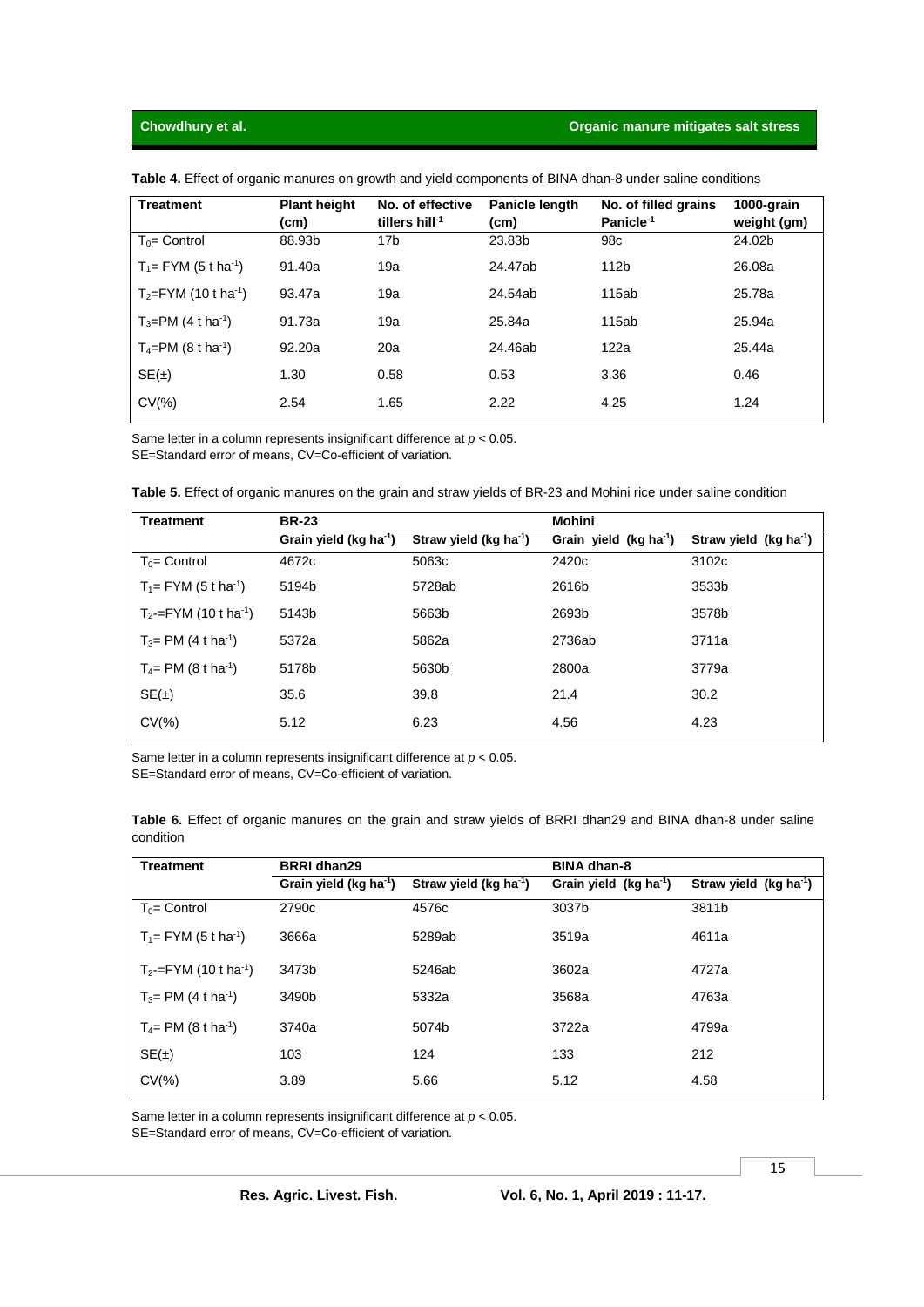### **Grain and straw yields**

Plants exposed with salinity significantly decreased grain yield of four rice varieties. Organic amendments with FYM and PM significantly increased grain yield of all rice varieties (Tables 5 and 6). Salt stress also significantly decreased straw yield of rice varieties whereas organic amendments significantly increased straw yield (Tables 5 and 6).

Amanullah et al. (2007) have shown that organic and inorganic amendments enhanced the yield of rice against soil salinity. Shaaban et al. (2013) reported that FYM along with inorganic amendments increased the paddy yield in salt affected soil. Haq et al. (2001) reported that combined application of gypsum, pressmud and FYM produced the highest rice yield in a saline–sodic soil. There are evidences that organic manures reduce the adverse effects of various stresses on plants by affecting the uptake and accumulation of inorganic nutrients (Zaki et al., 2009. Abou El-Magd et al., 2008).

### **Nutrient uptake by rice**

Soil salinity caused a significant decrease in N uptake by four rice varieties. Organic amendments significantly increased N uptake by four rice varieties under salinity condition. Salinity also caused a significant decrease in P uptake by four rice varieties. Application of FYM and PM increased P uptake by all rice varieties under salinity condition. Soil salinity caused a significant decrease in S uptake by four rice varieties. Organic amendments increased S uptake in four rice varieties under salt stress condition (data not shown).

### **K<sup>+</sup> /Na<sup>+</sup> ratio**

Salinity caused significant decrease in K<sup>+</sup>/Na<sup>+</sup> ratio in both grain and straw of four rice varieties. Application of organic amendments significantly increased K<sup>+</sup>/Na<sup>+</sup> ratio in both grain and straw of all the varieties (data not shown). Similar to our results, Zaki et al. (2009) found that organic manure increased the NPK uptake and vegetative yield under saline conditions. It has been reported that salt stress causes increased uptake of Na<sup>+</sup> and Cl<sup>-</sup>, and decreased uptake of essential cations particularly K<sup>+</sup> (Khan et al., 2003). Similarly, Leithy et al. (2010) conducted an experiment to study the effect of saline water in addition to bio and organic fertilization treatment on geranium plant growth, mineral and chemical constituents. Salinity affected most of the morphological parameters and decreased the growth performance.

### **Post-harvest properties of saline soils**

The findings also analyzed the post-harvest properties of saline soils. No considerable changes in postharvest soil properties such as pH, EC, CEC and organic matter status were observed by addition of organic manures (data not shown).

# **CONCLUSIONS**

Soil salinity reduced the growth and yield of four rice varieties. BR-23 variety produced higher yield than local cultivar Mohini in aman season while BINA dhan-8 produced higher yield than BRRI dhan29 in boro season. Organic amendments with both FYM and PM resulted in significant increases in growth and yield of all rice varieties under salinity conditions. Salinity also caused a decrease in nutrient uptake and K+/Na+ ratio in rice. Improved growth and yield of rice by organic amendments were accompanied with increased K+/Na+ ratio and nutrient uptake under salinity conditions. It can be concluded that organic amendments with FYM and PM confer tolerance to salinity in rice due to increasing nutrient uptake and maintaining higher K+/Na+ ratio. However, crop cultivation in saline areas might be profitable with organic amendment of soils. Extensive field research work is needed in this area since organic manures like FYM and PM are more available and less expensive.

# **ACKNOWLEDGEMENTS**

This work was supported by a grant from the Bangladesh Agricultural Research Council.